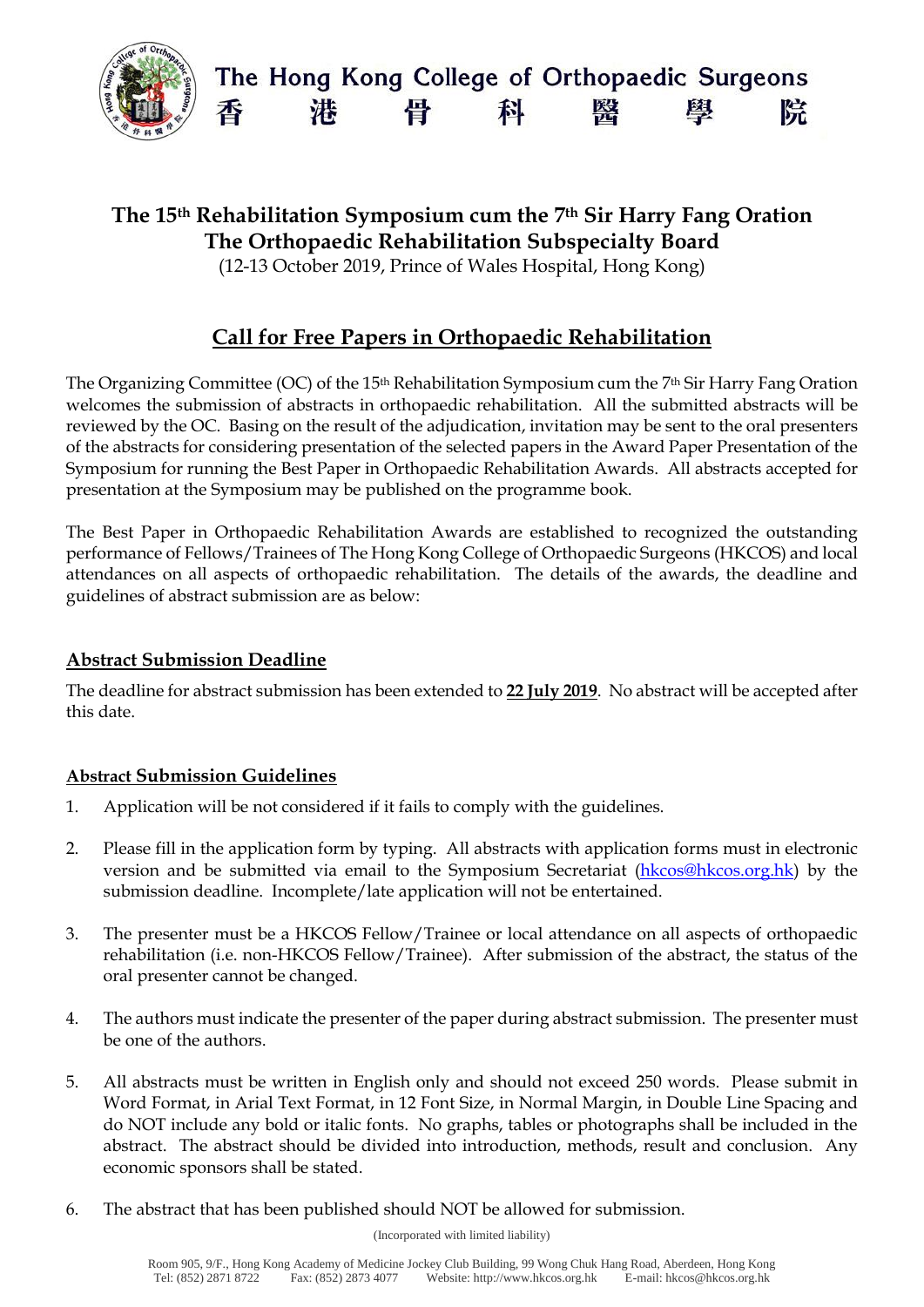

- 7. Once the abstract is submitted, the content of the abstract is NOT allowed to be changed. If author needs to submit a second abstract, the author must use a NEW form for EACH abstract.
- 8. Successfully submitted abstracts will be acknowledged within 5 working days. Please contact the Symposium Secretariat if you do not receive the acknowledgement.
- 9. If the presenter is to be changed after abstract submission, the paper will be excluded from the Award Paper Presentation Session of the Symposium.
- 10. Abstract oral presenter would be notified separately whether their paper would be selected for consideration as Award Winning Paper **by 15 August 2019**. All selected abstract oral presenters MUST register with the 15<sup>th</sup> Rehabilitation Symposium of HKCOS cum the 7<sup>th</sup> Sir Harry Fang Oration **by 31 August 2019**. Instructions for presentation would be given to the candidates. Only Powerpoint presentations will be accepted. Applicants could assume their applications unsuccessful if they do not receive the notification from the Organizing Committee by 15 August 2019.

All the submitted abstracts will be reviewed and judged by a panel appointed by the Organizing Committee of the Symposium. Decisions of the Organizing Committee are final. The Organizing Committee reserves the right to reject any application at any time. Due to the logistics of the Symposium, requests for particular sessions, days or times for the presentation will not be considered by the Organizing Committee.

## **Details of the Awards**

The below prizes are only awarded to the oral presenter of the best papers.

## **The Best Paper in Orthopaedic Rehabilitation Award for HKCOS Fellow/Trainee**

#### **HK\$3,000 - Clinical or basic science paper in orthopaedic rehabilitation presented by HKCOS Fellow/Trainee**

*This prize will be awarded to the best paper in orthopaedic rehabilitation presented by a HKCOS Fellow/Trainee* 

#### **The Best Paper in Orthopaedic Rehabilitation Award for Local Attendances on All Aspects of Orthopaedic Rehabilitation (i.e. Non-HKCOS Fellow/Trainee)**

#### **HK\$2,000 - Clinical or basic science paper in orthopaedic rehabilitation presented by local attendance on all aspects of orthopaedic rehabilitation (i.e. non-HKCOS Fellow/Trainee)**

*This prize will be awarded to the best paper in orthopaedic rehabilitation presented by a local attendance on all aspects of orthopaedic rehabilitation (i.e. non-HKCOS Fellow/Trainee)* 

#### **Enquires**